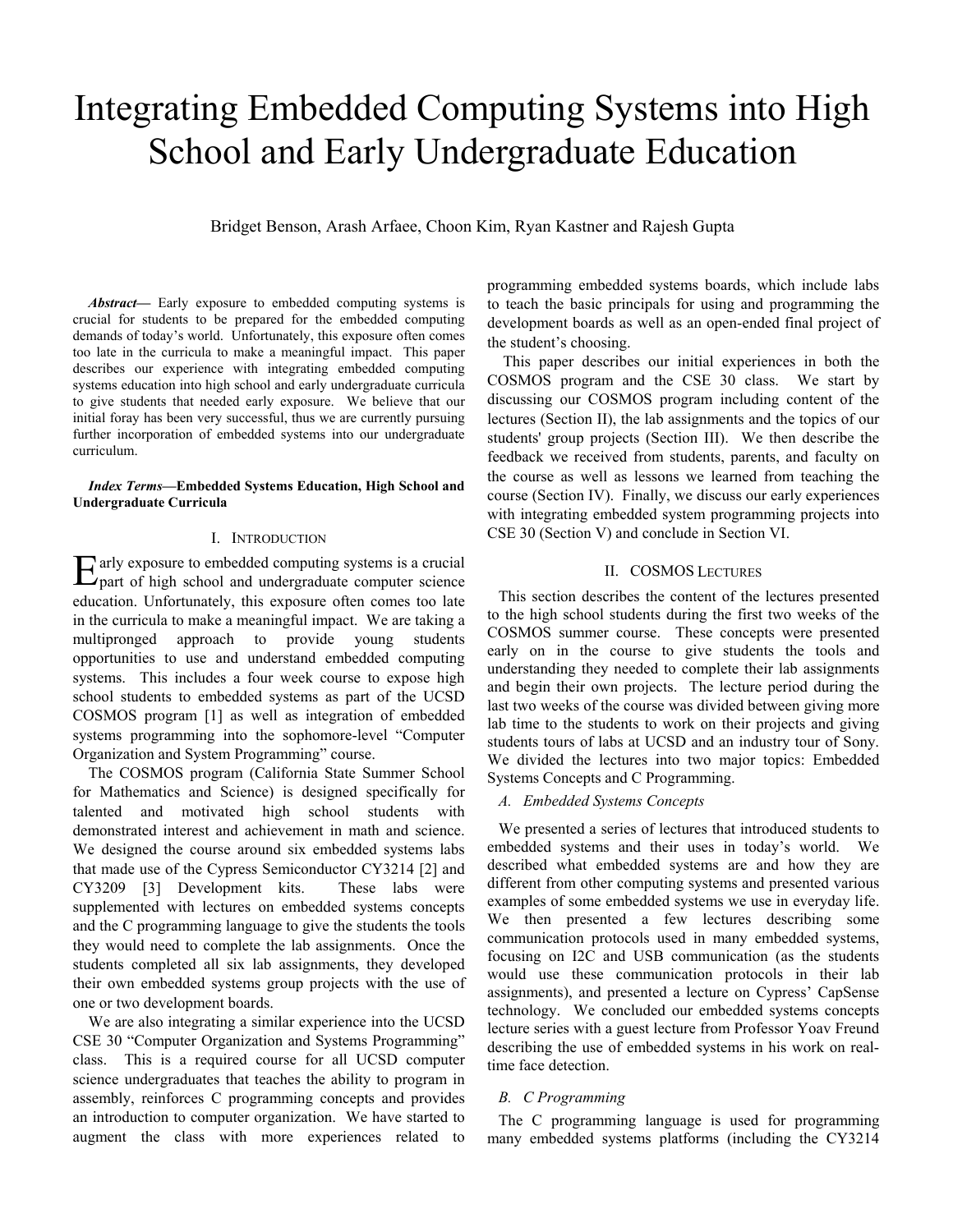and CY3209 used for the COSMOS course) because of its code efficiency and readability, its reduced overhead and development time, and its access to low-level control. Thus it was essential for students to have some C programming knowledge in order to implement their lab assignments and group projects.

Due to a constrained time frame and a diverse range of programming experience (some students had taken an Advanced Placement programming course in high school while other students had never seen a piece of code in their lives), we presented only the programming concepts necessary for completion of the lab assignments and group projects. These programming concepts were presented in the form of six 45 minute lectures each followed by a 45 minute 'workshop.' During the workshop, students were given a worksheet related to the lecture material and worked with one another and the teaching assistants to complete the worksheet to better understand the material. Those students who completed the worksheets early were given more challenging problems and were asked to help other students who were struggling. The topics of the six lectures included, Number Systems, Variables and Functions, Libraries, Control Structures (If, Else, While, For), Bit Manipulations, and CapSense API. We concluded the programming lectures with a guest lecture by one of our undergraduate lecturers, Rick Ord, who gave the students an opportunity to practice some of the programming concepts by writing a simple "Let's Make a Deal" simulator (based on the TV game show).

# III. COSMOS LABS

We designed the COSMOS course around six embedded systems labs that made use of the CY3214 and CY3209 Development kits donated by Cypress Semiconductor. These labs gave the students a good introduction to some capabilities of the Cypress boards to give them ideas for their group projects. This section describes the objectives for each lab as well as a brief description of the students' group projects.

#### *A. Labs*

The six lab assignments were adapted from Cypress tutorials. Each lab built on concepts learned in earlier labs and introduced students to different embedded systems concepts.

1) *Pushbutton and Lights:* The objective of this assignment was to introduce students to the CY3209 development board and Cypress' PSOC Designer 5 development environment and PSOC Programmer v. 3.0. This lab made use of PSOC Designer's System Level Design flow, which uses a GUI interface, so no C programming was required. Students learned the design flow of a PSOC board by designing a simple project to use a push button input to control LED outputs.

2) *I2C Slave and Master Communication*: The objective of this assignment was to learn how to design an I2C Master and Slave communication between two PSOC modules. Students made use of the CY3209 board and once again used the GUI interface to program one quadrant as the Master and another

quadrant as the slave. They had to adjust the potentiometer on the slave and observe the master's multi-digit LED display and the slave's LED change in response to the changes in the potentiometer.

3) *Pushbutton Counter Implementation:* The objective of this assignment was to learn how to write C code for an embedded environment and get it to run on the CY3214 development board. Thus the students used the PSOC Chip-Level design flow as opposed to the system-level design flow. The students specifically had to write code to count the number of pushbutton inputs and alter the LCD display and LEDs based on this count.

4) *USB Interface Design:* The objective of this assignment was to learn how to design a USB interface between PSOC CY3214 and a Personal Computer (PC). The students had to click buttons on a PC client program and see the corresponding LEDs on the CY3214 light up. Students could also manually turn LEDs on or off on the CY3214 and see the corresponding buttons light up on the PC client program.

5) *CapSense Input Design:* The objective of this assignment was to learn how to incorporate CapSense button input on the CY3214. The students used the CapSense Wizard Utility to program the CapSense slider and buttons and then wrote C code to have the LCD show "Button Pressed" when the CapSense button was pressed and show a sliding bar graph on the LCD as the student moved his finger across the CapSense slider.

*6) Wireless USB (WUSB) Master and Slave Design:* The objective of this assignment was to learn how to design a wireless USB Master and Slave communication protocol between two CY3209 modules. This lab assignment was very similar to Lab #2, in that the students adjusted the potentiometer on the slave device to observe changes in the master's multi-digit LED display and slave's LED.

These six lab experiments provided the students with a basic understanding of some of the capabilities of their Cypress boards and a hands-on experience with simple embedded systems. The lab assignments allowed the students to become familiar with the PSOC development environment and design flows to enable them to complete their group projects.

# *B. Group Projects*

Starting in the third week of the course, the students were asked to come up with a group project (made up of 2-3 students) that made use of the CY3214 and/or the CY3209 board. We asked that their project would be fun and challenging for them, but at the same time doable in the less than two-week time period they had for completion. We informed the students they could choose projects that ranged in complexity from modifying their lab assignments to fully creating their own design. This section describes the nine projects the students implemented.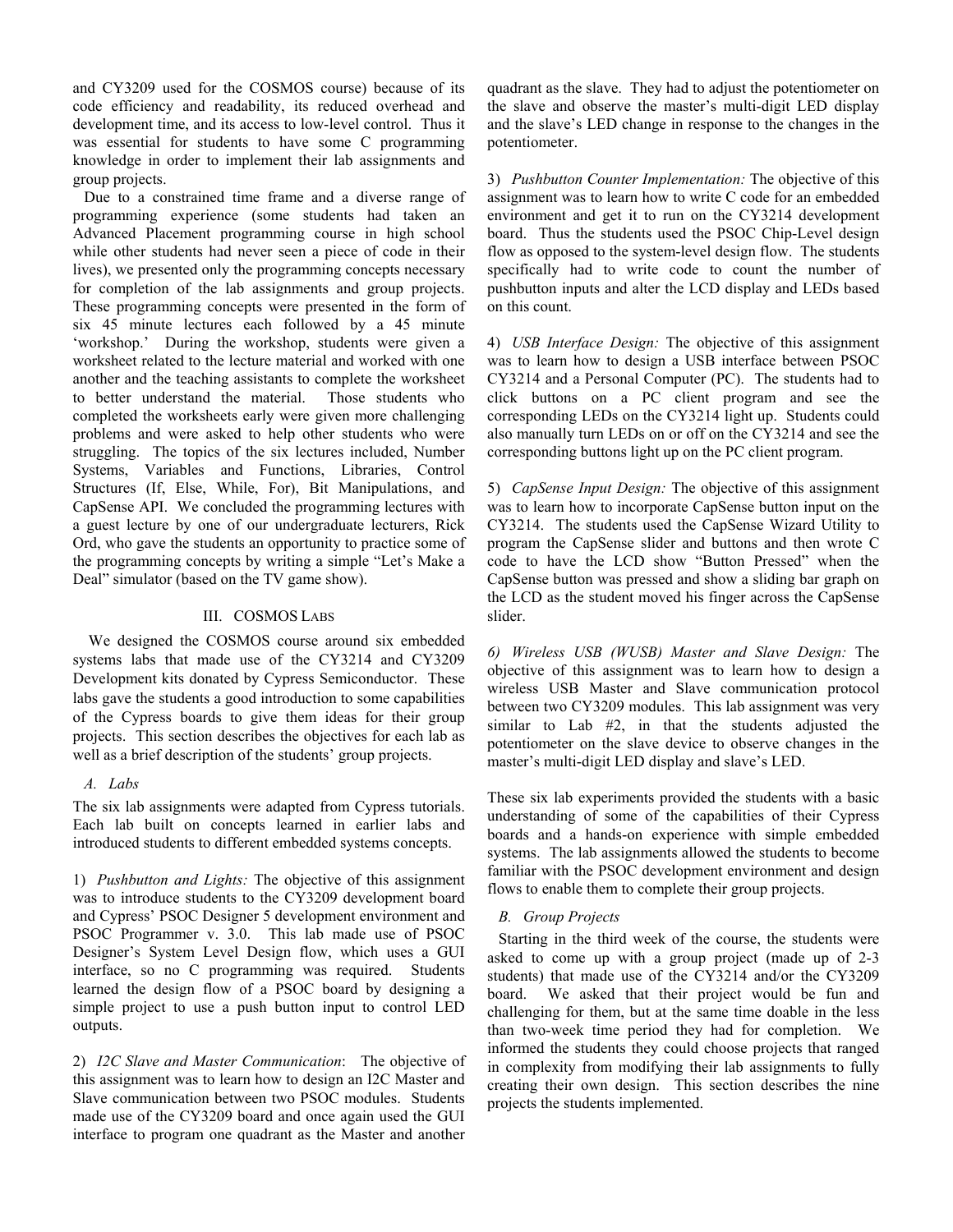*1) Tilt Controlled Vehicle:* Our most advanced group of students designed a remote controlled vehicle which made use of three CY3209 boards. Two boards made up the 'body' of the car and were used to control the servo motors that powered the vehicle. The third board, connected to the 'body' via WUSB, was used as the vehicle controller. The students used the accelerometer on the controller board to control the direction and speed of the vehicle.

2) *Electronic Keyboard:* The students made a single octave keyboard out of copper tape mounted on Plexiglas. The copper tape 'keys' acted as their own capacitive sensors. They connected the copper keys to the CY3214 board and programmed the board to play different notes when different keys were pressed.

3) *Relaxation Goggles*: The students made a pair of relaxation goggles out of safety goggles, six LEDs, duct tape and wire. They connected the LEDs on the goggles to the CY3214 board and allowed the user to control the rate at which the LEDS blinked by selecting different buttons on the board. These different rates corresponded to the dominant frequency of brain waves during states of deep sleep, rest, relaxation, and alertness.

4) *Text Messaging System:* The students built a simple text messaging system between two CY3214 boards connected via I2C. The students used the CapSense buttons to scroll through and select letters on the LCD screen and then used a pushbutton to send the message to the other board.

*5) Growling Bear:* The students put a capacitive sensor inside a small stuffed bear and connected the sensor to a CY3214 board. When a student stroked the bear, the bear would make a happy growling sound. If the bear was left alone for too long, it would make an angry growling sound.

6) *Traffic Light Controller*: The students connected a green, yellow, and red LED to two CY3214 boards to simulate a traffic intersection. Initially the traffic light was green on one board and red on another board. When a 'car' approached the red light (a finger moved along the CapSense slider) the green light would cycle to yellow to red and the red light would turn green. After the car went through the intersection, the lights would cycle back to their original state.

*7) Light Dimmer:* The students used the CapSense slider on the CY3214 board to act as a light dimmer as they slid their finger across the slider to the right, a row of LEDs would become brighter and as they slid their finger across the slider to the left, the row of LEDs would become dimmer.

*8) Song Selector:* The students used the CapSense slider to simulate selecting a song on an iPod. As they slid their finger across the CapSense slider, different song title names would appear on the LCD.

9) *Stop Watch:* The students created a stop watch on the CY3214 board. One push button acted as the start/stop button

and another as reset. The hour, minute, second count appeared on the LCD.



Figure 1. Student Group Projects. From upper left to lower right, Tilt Controlled Vehicle, Growling Bear, Light Dimmer, Relaxation Goggles, Electronic Keyboard, Stop Watch

Each group was required to demo their project and create a power point presentation and poster of their project. They presented their projects to the entire class on the last day of the course and displayed their posters for the COSMOS Open House for their parents and community members. The tilt controlled vehicle group also presented their project to the entire UCSD COSMOS program at COSMOS graduation.

### IV. FEEDBACK AND LESSONS LEARNED

The feedback we received from the students, parents, faculty, and staff and participated in the COSMOS program was uniformly positive. The students were very proud of the work they did and the faculty, staff, and students were all very impressed with the innovation and quality of work the students produced in just a 4-week period! Many parents expressed sincere thanks for offering the COSMOS program because they themselves knew nothing about embedded systems and could not find any other avenue to foster their child's interest in the field. Parents were also very pleased to give their child a setting to find like-minded motivated friends that shared a common interest in academic achievement and hands-on engineering.

Though we were very pleased with the outcome of the course, we did learn some valuable lessons along the way about how to better teach the course in the future.

1) *Programming Experience*: Students that had no programming experience prior to the course struggled a lot more with the lab assignments and the projects. Although the lectures and workshops on programming were useful, it was impossible to expect a student to be able to write a full C program by the end of a two-week period. Though the